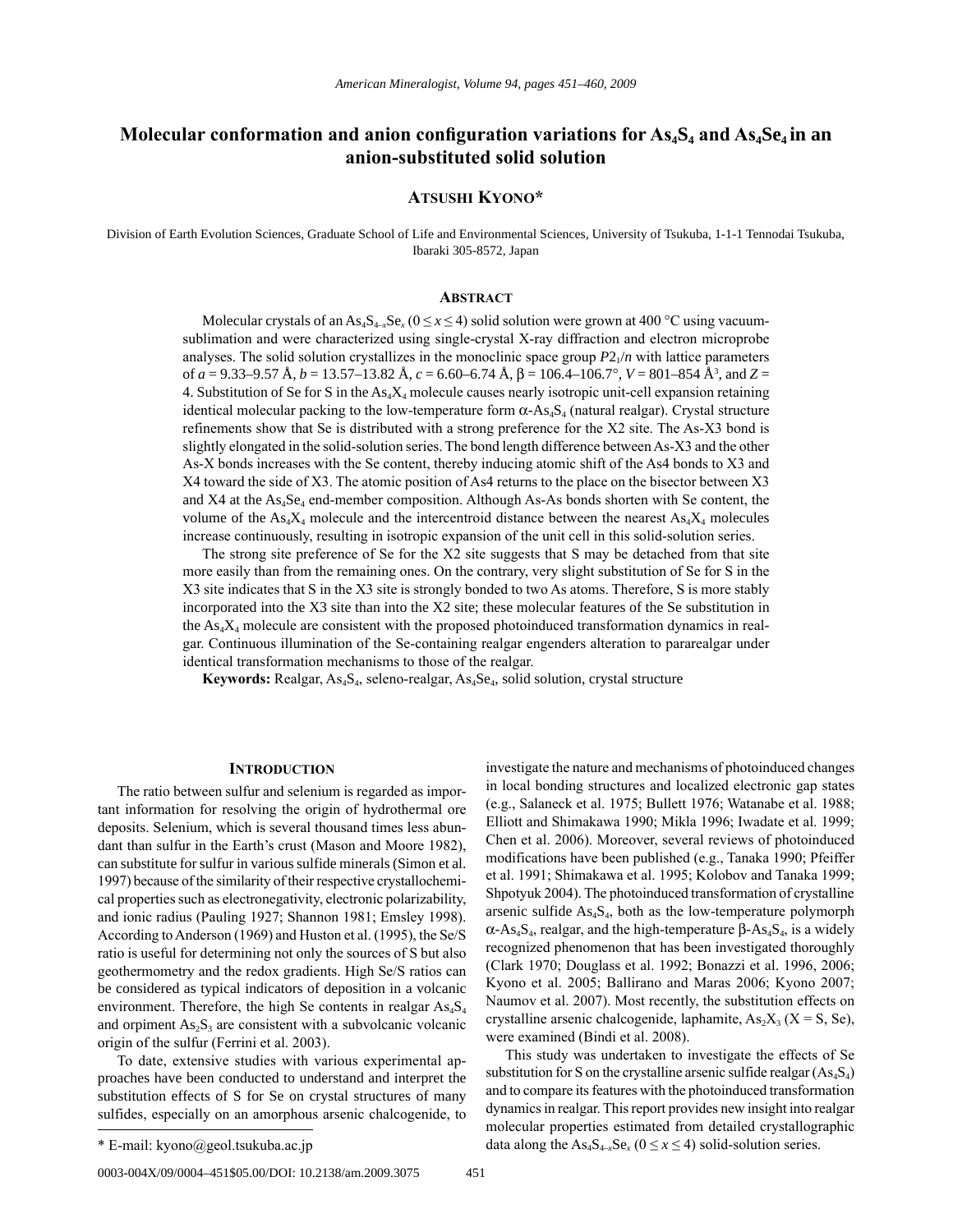### **ExpErimEntAl mEthods**

Single crystals within the  $As_4S_{4-x}Se_x$  solid-solution series were grown using vacuum sublimation. Commercially available As metal (Wako Pure Chemical, purity > 98.0%), S (Wako Pure Chemical, purity > 98.0%), and Se metal (Wako Pure Chemical, purity > 99.0%) were used as starting materials. Compositions of the starting mixtures were as follows: As:S:Se ratio of  $(1)$  1:1:0,  $(2)$  2:1:1,  $(3)$  3:1:2, (4) 4:1:3, (5) 8:1:7, and (6) 1:0:1. Pyrex glass ampoules used in the synthesis were of 8.0 mm inner diameter (10.0 mm outer diameter) and 400 mm length. The very long ampoules were chosen to generate a sufficient temperature gradient between the source materials and the crystal deposition zone. The mixture, with a typical weight of about 300 mg, was placed at the bottom of the ampoule and sealed under a vacuum of about  $5 \times 10^{-2}$  Pa. The ampoule was wrapped in aluminum foil and introduced into an electric furnace vertically from the top window. The top end of the ampoule was left outside the furnace to maintain that part close to room temperature. Starting mixtures, put at the bottom of the ampoule, were heated within the furnace from room temperature to 400 °C in 3 h, and the temperature was kept constant for 48 h. Subsequently, the ampoule was cooled by shutting off the power to the furnace. The electric furnace was then allowed to cool down to room temperature and the ampoule was opened using a diamond saw. Finally, single crystals deposited on the glass wall were removed.

Forty suitable crystals were selected using binocular microscopes from batches synthesized under six different As:S:Se molar ratios for single-crystal X-ray diffraction (XRD) and electron microprobe analysis (EMPA). Single crystals were fixed on a 0.1 mm diameter glass capillary, then mounted on a RAXIS-RAPID imaging plate diffractometer (Rigaku Corp.) operating with Mo $K\alpha$  radiation ( $\lambda$  = 0.71069 Å) monochromatized using a flat graphite crystal. Diffraction data were collected at room temperature using an ω-oscillation method with an oscillation width of 5.0° between 130 and 190° ( $\chi$  = 45°,  $\phi$  = 0°) and between 0 and 160° ( $\chi$  $= 45^{\circ}$ ,  $\phi = 180^{\circ}$ ). The exposure rate was of 60 s per degree of oscillation. A total of 44 images were collected. Intensities were corrected for lorentz and polarization effects. An absorption correction was applied from the symmetry-equivalent reflections using the ABSCOR program (Higashi 1995). The structure was solved using direct methods with the SIR97 program package (Altomare et al. 1999). Only reflections with  $I_{\circ} > 4\sigma(I_{\circ})$  were used for structure refinements, in the space group  $P2_1/n$ , performed using full-matrix least squares on  $F^2$  with the CRYSTALS program (Carruthers et al. 1999).

After data collection, each crystal was mounted in epoxy and polished for EMPA that was carried out with a JEOl JXA-8621 equipped with wavelength dispersion spectrometers. Chemical analyses were obtained using a beam diameter of 10  $\mu$ m, an accelerating voltage of 20 kv, and a beam current of 10 nA with an acquisition time of 10 s on both the peak and background. The chemical composition of each crystal was determined from the averages of several points analyzed. Raw data were corrected using a conventional ZAF program. Synthetic realgar (As*L*α and S*K*α) and synthetic As<sub>2</sub>Se<sub>3</sub> (Se*Lα*) were used as standards. Empirical formulae were normalized on the basis of eight atoms per formula unit (pfu). Because of the similarity in the atomic scattering factor of As and Se, the distribution of these elements among the atomic positions in the  $\text{As}_4\text{S}_{4-x}\text{Se}_x$  crystal was inferred based on crystal-chemical considerations. Site occupancies were refined within the constraint that four As sites are occupied only by As atoms and that four X sites are occupied by the S and Se atoms. Based on the assumption that the S and Se atoms are disordered at four X sites  $(X = S, Se)$  in the molecule, the ratio between S and Se in the formula was refined under the constraint that total S/Se ratio is equal to that determined using the electron microprobe analyses. The final cycle of full-matrix least-squares refinement was based on the observed reflections and 73 variable parameters (atomic coordinates, isotropic displacement parameters, anisotropic displacement parameters, and site occupancy factors). Concomitantly with the increase in the Se content, the maximum and minimum peak heights in the final difference-Fourier map increase and then residual *R* factors became larger in the structure refinements. As poor convergences result in unreliable crystal-structure information, all refinement results whose final *R* factors exceeded 10% were eliminated.

### **RESULTS**

### **Color variations of the solid solutions**

Single crystals obtained using this crystal growth technique were shaped as clear euhedral prisms up to a length of  $\sim 2.0$ mm (Fig. 1). Crystals are elongated along [001] and show welldeveloped {120}, {100}, and {001} forms. The length-to-width ratio of the elongated crystals varies from about 3:1 to about 8:1.



**FigurE 1.** Single crystals grown from the starting material contents as follows: As:S:Se ratios of (**a**) 1:1:0, (**b**) 2:1:1, (**c**) 3:1:2, (**d**) 4:1:3, (**e**) 8:1:7, and (**f**) 1:0:1. The scale bars represent 200 µm.



**FigurE 2.** Chemical composition data of S and Se for the single crystal grown using the vacuum-sublimation method, sample S1Se1-9. The scale bar is 50 μm.

No compositional dependence of the crystal morphology or the length to width ratio is apparent. The pure  $As<sub>4</sub>S<sub>4</sub>$  crystal grown by this sublimation method has a transparent bright red color. As depicted in Figure 1, the crystal color drastically changes to deep red with slight incorporation of Se. With increasing the Se content, the color turns into nontransparent black, possessing almost resinous luster. A similar color change is observed within the orpiment-laphamite solid solution. In fact, with substitution of Se for S in orpiment, the crystal color changes to a very dark red that is nearly opaque with resinous luster (Dunn et al. 1986; Gaines et al. 1997). Figure 2 shows a representative EMPA composition map of the polished surface of S1Se1-9 single crystal. The composition map displays no chemical zoning of S and Se between the core and rim in the single crystal. Therefore, it can be stated that single crystals obtained via this vacuum-sublimation method are compositionally homogeneous. Table 1 reports a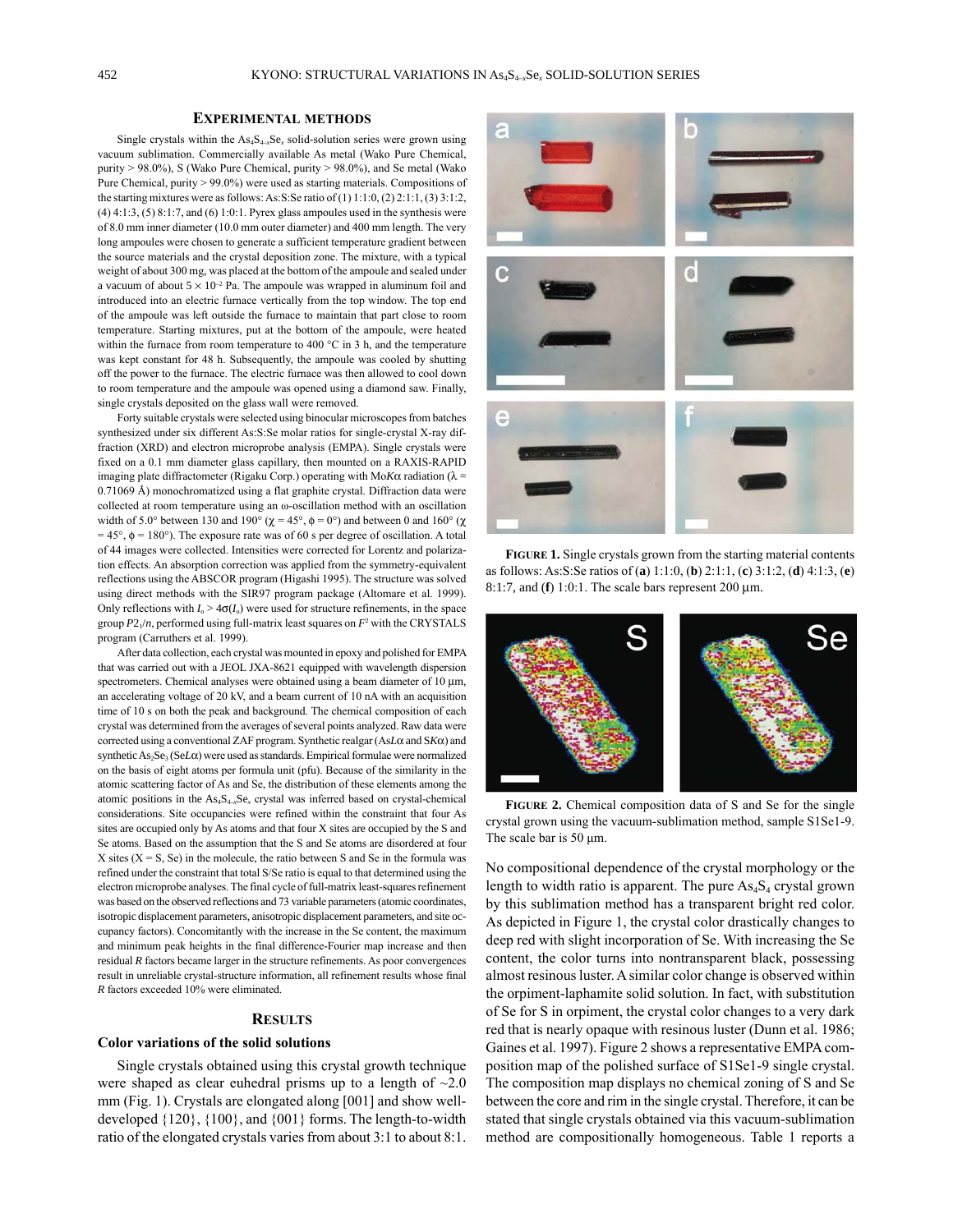summary of the quantitative analysis of each crystal. Although the S/Se ratios are not always close to the molar ratio used as starting materials, the variation of Se content is continuous in the  $\text{As}_4\text{S}_{4-x}\text{Se}_x$  solid solution.

### **Crystal-structure investigation**

Selenium content was fixed to EMPA values, all structure refinements were carried out using a structure model having symmetry of space group  $P2_1/n$ . Lattice parameters, details of X-ray data collection, and agreement parameters are listed in Table  $2^1$ . The molecular packing is that of realgar,  $\alpha$ -As<sub>4</sub>S<sub>4</sub> (Mullen and Nowacki 1972), throughout the solid solution. Atomic positional parameters, site occupancy factors, and displacement parameters are reported in Table  $3<sup>1</sup>$ . Structure refinement results revealed that considerable differences in the site occupancy factors exist among the four X sites. Atomic charges of electrostatic potentials in realgar  $\text{As}_4\text{S}_4$  have been calculated using the density functional theory (DFT) method by Bullen et al. (2003). The results indicate that point charges of all S and As atoms are equivalent in the realgar structure. Based on these results, it can be inferred that the preferential distribution of Se over the four

<sup>1</sup> Deposit item AM-09-019, Tables 2 and 3 (lattice parameters, details of X-ray data collection, and agreement parameters; atomic positional parameters, site occupancy factors, and displacement parameters). Deposit items are available two ways: For a paper copy contact the Business Office of the Mineralogical Society of America (see inside front cover of recent issue) for price information. For an electronic copy visit the MSA web site at http:// www.minsocam.org, go to the American Mineralogist Contents, find the table of contents for the specific volume/issue wanted, and then click on the deposit link there.

X sites is not caused by the delocalized electrostatic potentials of each X site. Structure refinements indicate that Se is distributed over the four X sites with a strong preference for X2, followed by X1, whereas it is only slightly incorporated into the X3 site. This is the most important characteristic of the  $\text{As}_{4}S_{4-x}Se_{x}$  solidsolution series. The relation between site occupancies and Se concentration is depicted in Figure 3. large deviations from the diagonal indicate a substantially ordered distribution among the four X sites. Displacement parameters of X2 are consistently the smallest even for realgar. The weak preference of Se for the X3 site is more remarkable below the  $\text{Se/(S + Se)}$  ratio of 0.5 in the



**FigurE 3.** Compositional dependence of the site occupancies in the  $As<sub>4</sub>X<sub>4</sub>$  solid-solution range.

**Table 1.** Chemical compositions of the single crystals determined by EMPA

| IABLE 1.    |           | Chemical compositions of the single crystals determined by EMPA |           |                     |           |           |           |           |           |           |           |           |
|-------------|-----------|-----------------------------------------------------------------|-----------|---------------------|-----------|-----------|-----------|-----------|-----------|-----------|-----------|-----------|
| Sample no.  | $S1Se1-1$ | $S1Se1-3$                                                       | S1Se1-4   | S1Se1-5             | S1Se1-6   | S1Se1-7   | S1Se1-8   | S1Se1-9   | S1Se1-10  | S1Se1-14  | S1Se1-15  | S1Se1-16  |
| As          | 62.70     | 57.75                                                           | 60.39     | 59.07               | 60.39     | 59.73     | 60.64     | 59.72     | 58.41     | 66.30     | 65.11     | 66.84     |
| S           | 17.75     | 12.40                                                           | 15.93     | 14.49               | 15.90     | 15.59     | 16.26     | 15.46     | 14.56     | 23.08     | 23.39     | 24.76     |
| Se          | 22.32     | 31.04                                                           | 25.44     | 26.76               | 25.42     | 25.33     | 25.54     | 26.68     | 27.95     | 10.68     | 10.28     | 9.11      |
| Total (wt%) | 102.77    | 101.20                                                          | 101.76    | 100.32              | 101.71    | 100.66    | 102.44    | 101.86    | 100.91    | 100.06    | 98.78     | 100.71    |
| Atom        |           |                                                                 |           |                     |           |           |           |           |           |           |           |           |
| As          | 4.001     | 3.976                                                           | 3.968     | 3.994               | 3.971     | 3.976     | 3.948     | 3.943     | 3.929     | 4.068     | 4.022     | 4.010     |
| S.          | 2.647     | 1.996                                                           | 2.446     | 2.289               | 2.443     | 2.425     | 2.474     | 2.385     | 2.288     | 3.307     | 3.376     | 3.471     |
| Se          | 1.352     | 2.028                                                           | 1.586     | 1.717               | 1.586     | 1.599     | 1.578     | 1.672     | 1.783     | 0.625     | 0.602     | 0.519     |
| S/Se        | 2.65/1.35 | 1.98/2.02                                                       |           | 2.43/1.57 2.29/1.71 | 2.43/1.57 | 2.41/1.59 | 2.44/1.56 | 2.35/1.65 | 2.25/1.75 | 3.36/0.64 | 3.39/0.61 | 3.48/0.52 |
| Sample no.  | S1Se1-17  | S1Se1-18                                                        | S1Se2-1   | S1Se2-2             | S1Se2-3   | S1Se2-4   | S1Se2-6   | S1Se2-7   | S1Se2-8   | S1Se2-9   | S1Se2-11  | S1Se3-2   |
| As          | 67.25     | 66.26                                                           | 64.24     | 55.29               | 54.11     | 63.83     | 55.45     | 55.80     | 55.91     | 56.22     | 60.35     | 53.69     |
| S           | 25.72     | 26.84                                                           | 20.93     | 8.16                | 6.33      | 22.15     | 8.31      | 9.44      | 8.95      | 10.57     | 15.59     | 5.62      |
| Se          | 7.10      | 6.70                                                            | 15.95     | 37.03               | 40.78     | 13.59     | 36.50     | 35.53     | 35.46     | 33.04     | 24.12     | 41.49     |
| Total (wt%) | 100.07    | 99.80                                                           | 101.12    | 100.48              | 101.22    | 99.57     | 100.26    | 100.77    | 100.32    | 99.83     | 100.06    | 100.80    |
| Atom        |           |                                                                 |           |                     |           |           |           |           |           |           |           |           |
| As          | 4.012     | 3.917                                                           | 4.006     | 4.040               | 4.024     | 3.974     | 4.051     | 4.000     | 4.049     | 4.006     | 4.034     | 4.045     |
| S.          | 3.586     | 3.707                                                           | 3.050     | 1.394               | 1.089     | 3.223     | 1.419     | 1.582     | 1.514     | 1.760     | 2.436     | 0.989     |
| Se          | 0.402     | 0.376                                                           | 0.944     | 2.566               | 2.877     | 0.803     | 2.530     | 2.418     | 2.437     | 2.234     | 1.530     | 2.966     |
| S/Se        | 3.60/0.40 | 3.63/0.37                                                       | 3.05/0.95 | 1.41/2.59           | 1.10/2.90 | 3.20/0.80 | 1.44/2.56 | 1.58/2.42 | 1.53/2.47 | 1.76/2.24 | 2.46/1.54 | 1.00/3.00 |
| Sample no.  | S1Se3-3   | S1Se3-5                                                         | S1Se3-7   | S1Se3-8             | S1Se3-9   | S1Se7-3   | S1Se7-5   | S1Se7-7   |           |           |           |           |
| As          | 52.54     | 53.69                                                           | 54.13     | 52.93               | 53.64     | 51.21     | 50.74     | 50.56     |           |           |           |           |
| S           | 4.74      | 5.80                                                            | 6.34      | 4.67                | 5.67      | 2.57      | 2.50      | 2.75      |           |           |           |           |
| Se          | 43.17     | 41.54                                                           | 40.31     | 42.42               | 40.56     | 46.89     | 46.80     | 46.82     |           |           |           |           |
| Total (wt%) | 100.45    | 101.03                                                          | 100.78    | 100.02              | 99.87     | 100.67    | 100.04    | 100.13    |           |           |           |           |
| Atom        |           |                                                                 |           |                     |           |           |           |           |           |           |           |           |
| As          | 4.019     | 4.027                                                           | 4.039     | 4.068               | 4.072     | 4.028     | 4.020     | 4.002     |           |           |           |           |
| S           | 0.846     | 1.016                                                           | 1.106     | 0.838               | 1.006     | 0.472     | 0.462     | 0.505     |           |           |           |           |
| Se          | 3.135     | 2.957                                                           | 2.855     | 3.094               | 2.922     | 3.500     | 5.518     | 3.493     |           |           |           |           |
| S/Se        | 0.85/3.15 | 1.02/2.98                                                       |           | 1.12/2.88 0.85/3.15 | 1.02/2.98 | 0.48/3.52 | 0.31/3.69 | 0.51/3.49 |           |           |           |           |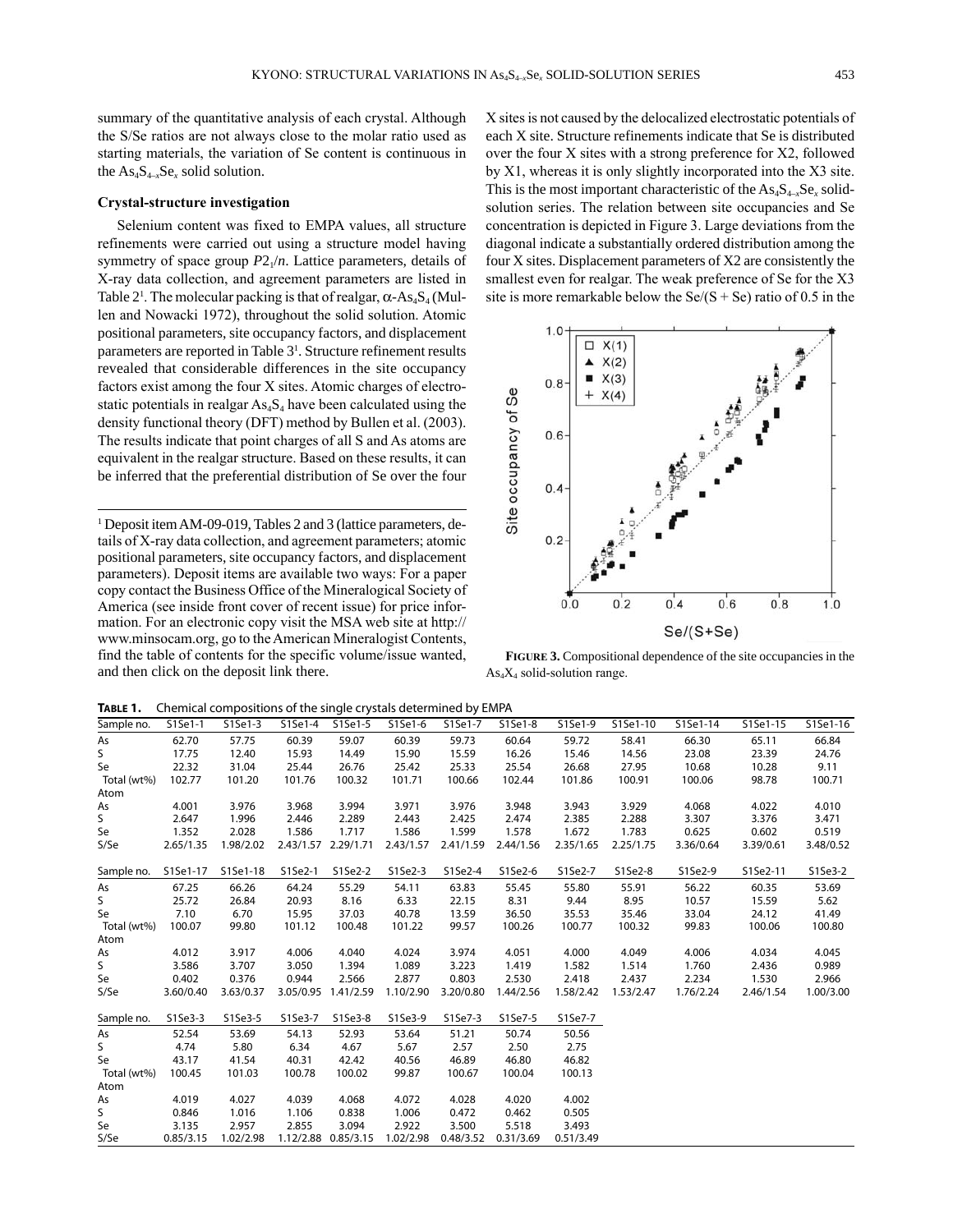



**FigurE 4.** Compositional dependence of the unit-cell parameters of  $As<sub>4</sub>X<sub>4</sub>$  solid-solution series. Changes in *a* lattice parameter (**a**), *b* lattice parameter (**b**), *c* lattice parameter (**c**), β angle (**d**), and unit-cell volume (**e**) as a function of Se content. The error bars are smaller than the data points.

solid-solution range. Site occupancy factors in the X4 site are approximately consistent within the whole ratio in whole Se/  $(S + Se)$  concentration values, which results in the clear linear distribution pattern.

# **Variation of intermolecular and intramolecular configurations**

The Se substitution in the  $As<sub>4</sub>X<sub>4</sub>$  molecule results in a highly ordered distribution among the four X sites. Figure 4 shows functional relations between the variations in the unit-cell parameters and the Se concentration. With increasing Se content, *a*, *b*, and *c* lattice parameters increase monotonically, although the monoclinic β angle remains substantially unchanged. The variation of the *a*, *b*, and *c* lattice parameters range from ca. 9.33 to ca. 9.57 Å, from ca. 13.57 to ca. 13.82 Å, and from ca. 6.60 to ca. 6.74 Å, respectively (Table 2<sup>1</sup>). The β angle remains constant at ca. 106.5° throughout the whole composition. The lattice parameters of each end-member are in agreement with reference data (e.g., Mullen and Nowacki 1972; Smail and Sheldrick 1973; Kyono et al. 2005). Regarding the effect of Se substitution for S in orpiment (Bindi et al. 2008), both *a* and *b* lattice parameters increase linearly as a function of Se content, whereas the *c* lattice parameter remains unchanged. The β angle exhibits no clear trend in the compositional variation between  $As_2S_3$  and  $As_2Se_3$ .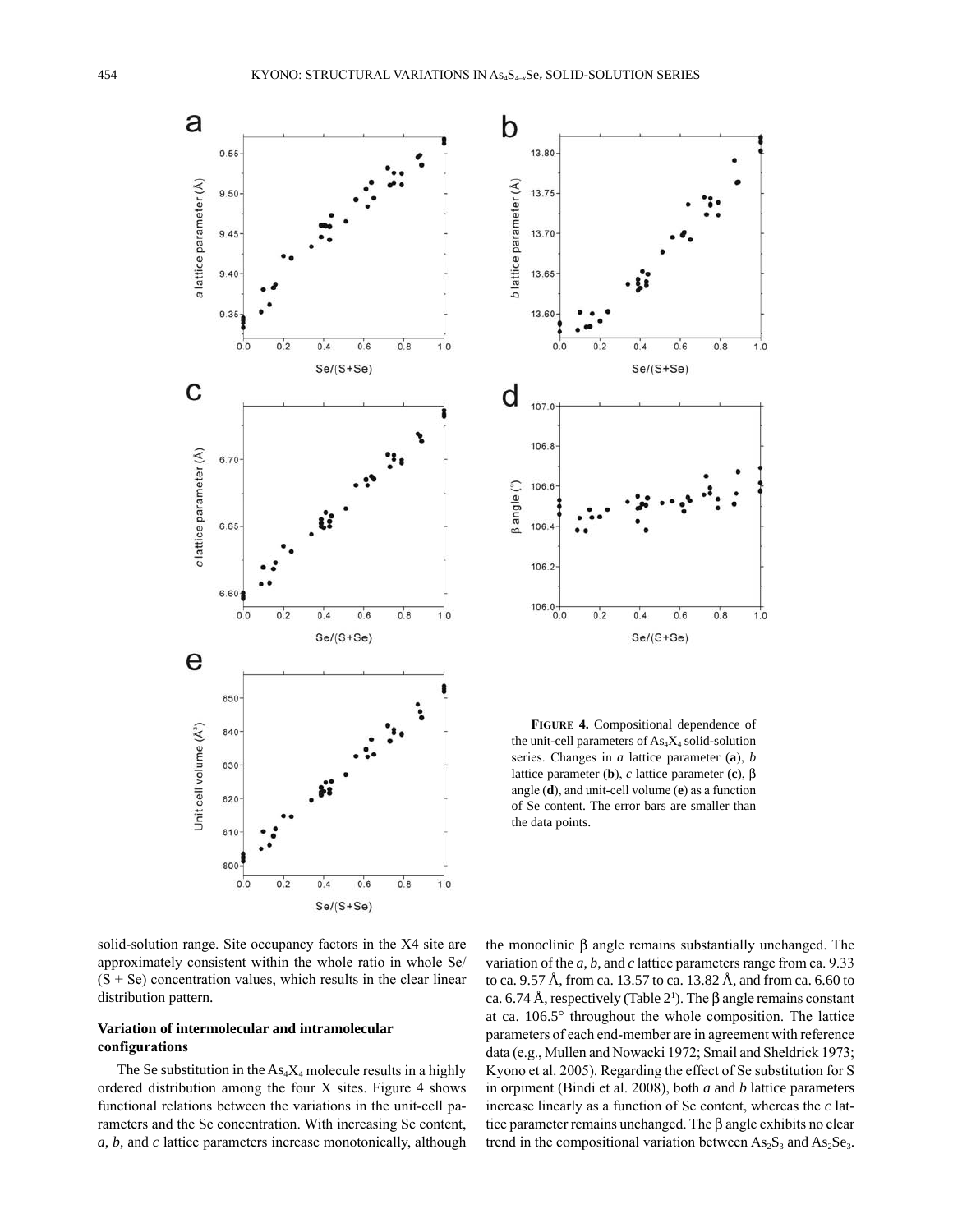In comparison to the  $As_2X_3(X = S, Se)$  solid-solution series, the replacement of S by Se engenders an almost isotropic expansion of the unit cell in the  $As<sub>4</sub>X<sub>4</sub>$  solid-solution series. The isotropic expansion is consistent with the substitution of the larger Se for the smaller S atom (their van der Waals radii are 1.90 and 1.80 Å, respectively). Although vegard's law is substantially obeyed over the whole range of the  $\text{As}_4 X_4$  solid solution, a slight deviation from linearity is clearly visible in Figure 4. In fact, the variation in unit-cell volume follows vegard's law directly (Fig. 4e), but that of *a* and *b* lattice parameters depart only marginally from linearity: positive for *a* and negative for *b* (Figs. 4a and 4b). The deviations are closely associated with the highly ordered atomic distribution among the four X sites.

The atomic configuration in the molecule and its molecular



**FIGURE 5.** Crystal structure of the As<sub>4</sub>S<sub>4-x</sub>Se<sub>x</sub> solid-solution series projected along [001]. Arsenic and X atoms are depicted in black and pale gray, respectively.



**FigurE 6.** Compositional dependence of the intramolecular bond distances and angles. Changes in As-X bond distances (**a**), As-As bond distances (**b**), As-X-As bond angles (**c**), and X-As-X bond angles (**d**) as a function of Se content. The As-X bond distances shown are averages of two As-X bond distances. The dotted line (**a**) indicates the linear trend.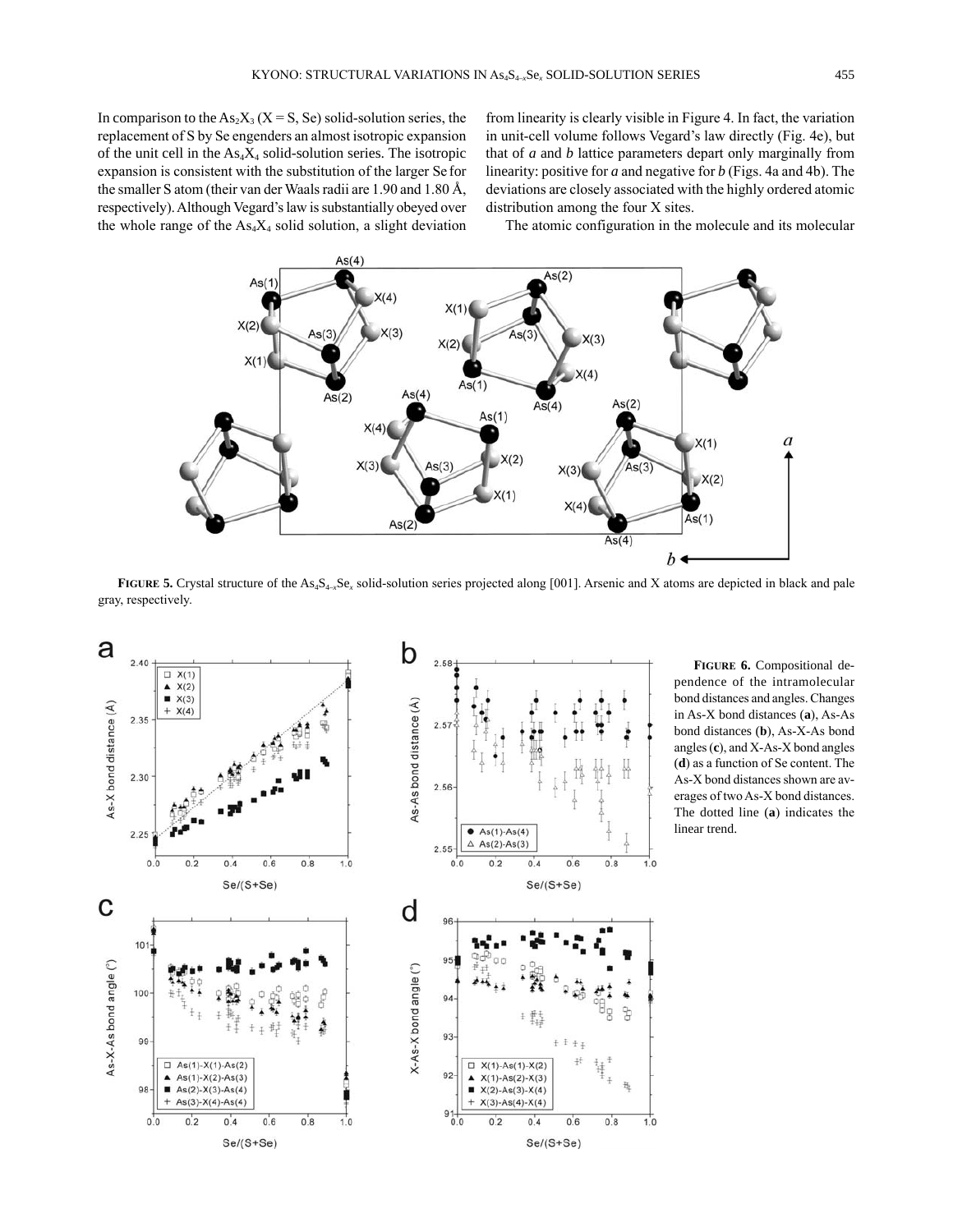|               |          |                          |          |          | <b>TTA</b><br>$\sim$ |          |          |          |          |          |           |          |
|---------------|----------|--------------------------|----------|----------|----------------------|----------|----------|----------|----------|----------|-----------|----------|
| Sample<br>run |          | Sample no. $Se/(S + Se)$ | As1-As4  | As 1-X1  | As1-X2               | As2-As3  | $As2-X1$ | $As2-X3$ | $As3-X2$ | $As3-X4$ | $As4-X3$  | $As4-X4$ |
| S1Se0         | S1Se0-2  | 0.00                     | 2.576(1) | 2.244(1) | 2.240(1)             | 2.572(1) | 2.249(1) | 2.242(1) | 2.251(1) | 2.242(1) | 2.239(1)  | 2.238(1) |
|               | S1Se0-3  | 0.00                     | 2.574(1) | 2.248(1) | 2.238(1)             | 2.571(1) | 2.244(1) | 2.242(1) | 2.251(1) | 2.242(1) | 2.241(2)2 | 2.232(1) |
|               | S1Se0-4  | 0.00                     | 2.579(1) | 2.248(2) | 2.239(1)             | 2.571(1) | 2.249(1) | 2.243(1) | 2.253(1) | 2.245(1) | 2.240(2)  | 2.237(2) |
|               | S1Se0-5  | 0.00                     | 2.578(1) | 2.248(2) | 2.242(1)             | 2.570(1) | 2.248(1) | 2.244(1) | 2.251(1) | 2.243(1) | 2.243(2)  | 2.237(1) |
| S1Se1         | S1Se1-1  | 0.34                     | 2.569(2) | 2.279(2) | 2.291(1)             | 2.567(2) | 2.315(2) | 2.267(2) | 2.312(2) | 2.272(2) | 2.270(2)  | 2.308(1) |
|               | S1Se1-3  | 0.50                     | 2.572(2) | 2.291(2) | 2.304(1)             | 2.560(2) | 2.339(2) | 2.275(1) | 2.334(2) | 2.277(2) | 2.283(2)  | 2.335(2) |
|               | S1Se1-4  | 0.39                     | 2.572(2) | 2.287(1) | 2.297(1)             | 2.566(2) | 2.318(2) | 2.273(1) | 2.312(2) | 2.274(1) | 2.272(2)  | 2.314(1) |
|               | S1Se1-5  | 0.43                     | 2.569(1) | 2.282(2) | 2.295(1)             | 2.566(2) | 2.328(1) | 2.271(1) | 2.320(2) | 2.272(1) | 2.271(2)  | 2.320(1) |
|               | S1Se1-6  | 0.39                     | 2.572(2) | 2.279(2) | 2.295(1)             | 2.566(2) | 2.326(2) | 2.265(2) | 2.316(2) | 2.272(2) | 2.268(2)  | 2.321(2) |
|               | S1Se1-7  | 0.40                     | 2.569(2) | 2.287(2) | 2.294(1)             | 2.566(2) | 2.317(2) | 2.268(2) | 2.310(2) | 2.274(2) | 2.271(2)  | 2.309(1) |
|               | S1Se1-8  | 0.39                     | 2.568(2) | 2.283(2) | 2.298(2)             | 2.564(2) | 2.319(2) | 2.269(2) | 2.307(2) | 2.272(2) | 2.265(2)  | 2.312(2) |
|               | S1Se1-9  | 0.41                     | 2.574(1) | 2.289(2) | 2.296(1)             | 2.566(2) | 2.324(1) | 2.270(1) | 2.325(2) | 2.273(1) | 2.276(2)  | 2.320(1) |
|               | S1Se1-10 | 0.44                     | 2.569(2) | 2.290(2) | 2.303(1)             | 2.565(2) | 2.326(2) | 2.276(2) | 2.317(2) | 2.274(2) | 2.275(2)  | 2.319(2) |
|               | S1Se1-14 | 0.16                     | 2.574(2) | 2.266(2) | 2.275(2)             | 2.571(2) | 2.285(2) | 2.260(2) | 2.283(2) | 2.265(2) | 2.250(3)  | 2.271(2) |
|               | S1Se1-15 | 0.15                     | 2.571(1) | 2.267(1) | 2.270(1)             | 2.569(1) | 2.275(1) | 2.257(1) | 2.275(1) | 2.266(1) | 2.250(1)  | 2.261(1) |
|               | S1Se1-16 | 0.13                     | 2.572(1) | 2.262(2) | 2.270(1)             | 2.564(2) | 2.273(2) | 2.257(2) | 2.275(2) | 2.263(2) | 2.245(2)  | 2.258(1) |
|               | S1Se1-17 | 0.10                     | 2.576(1) | 2.268(1) | 2.272(1)             | 2.570(1) | 2.277(1) | 2.257(1) | 2.278(2) | 2.267(1) | 2.249(2)  | 2.260(1) |
|               | S1Se1-18 | 0.09                     | 2.573(1) | 2.261(1) | 2.267(1)             | 2.566(1) | 2.270(1) | 2.254(1) | 2.272(2) | 2.261(1) | 2.243(1)  | 2.256(1) |
| S1Se2         | S1Se2-1  | 0.24                     | 2.568(2) | 2.276(2) | 2.280(2)             | 2.564(2) | 2.295(2) | 2.263(2) | 2.296(2) | 2.270(2) | 2.256(2)  | 2.283(2) |
|               | S1Se2-2  | 0.65                     | 2.569(3) | 2.306(2) | 2.319(1)             | 2.562(2) | 2.343(2) | 2.285(2) | 2.337(2) | 2.285(2) | 2.290(2)  | 2.346(2) |
|               | S1Se2-3  | 0.73                     | 2.570(2) | 2.307(2) | 2.326(1)             | 2.561(2) | 2.363(2) | 2.293(2) | 2.355(2) | 2.284(2) | 2.302(2)  | 2.367(2) |
|               | S1Se2-4  | 0.20                     | 2.565(1) | 2.273(1) | 2.283(1)             | 2.567(2) | 2.295(1) | 2.263(1) | 2.295(1) | 2.270(1) | 2.259(2)  | 2.286(1) |
|               | S1Se2-6  | 0.64                     | 2.574(2) | 2.311(2) | 2.320(1)             | 2.563(2) | 2.354(2) | 2.293(2) | 2.351(2) | 2.287(2) | 2.298(2)  | 2.356(2) |
|               | S1Se2-7  | 0.61                     | 2.572(2) | 2.306(2) | 2.319(1)             | 2.558(2) | 2.350(2) | 2.286(2) | 2.338(2) | 2.286(2) | 2.286(3)  | 2.348(2) |
|               | S1Se2-8  | 0.62                     | 2.569(2) | 2.299(2) | 2.320(2)             | 2.563(2) | 2.348(2) | 2.286(2) | 2.347(2) | 2.281(2) | 2.292(3)  | 2.355(2) |
|               | S1Se2-9  | 0.56                     | 2.568(3) | 2.301(2) | 2.316(2)             | 2.561(3) | 2.341(2) | 2.286(2) | 2.340(3) | 2.280(2) | 2.284(3)  | 2.345(2) |
|               | S1Se2-11 | 0.39                     | 2.566(2) | 2.280(2) | 2.296(1)             | 2.561(2) | 2.317(2) | 2.271(2) | 2.310(2) | 2.276(2) | 2.267(2)  | 2.310(1) |
| S1Se3         | S1Se3-2  | 0.75                     | 2.569(2) | 2.314(2) | 2.336(1)             | 2.558(2) | 2.360(2) | 2.298(2) | 2.354(2) | 2.289(2) | 2.307(2)  | 2.367(2) |
|               | S1Se3-3  | 0.79                     | 2.572(3) | 2.322(2) | 2.336(2)             | 2.553(3) | 2.349(3) | 2.298(2) | 2.351(3) | 2.291(2) | 2.301(3)  | 2.360(2) |
|               | S1Se3-5  | 0.75                     | 2.570(2) | 2.315(2) | 2.336(1)             | 2.563(2) | 2.369(2) | 2.301(2) | 2.356(2) | 2.286(2) | 2.306(2)  | 2.370(2) |
|               | S1Se3-7  | 0.72                     | 2.572(3) | 2.317(3) | 2.329(2)             | 2.563(3) | 2.359(3) | 2.300(2) | 2.352(3) | 2.291(2) | 2.302(3)  | 2.365(2) |
|               | S1Se3-8  | 0.79                     | 2.572(2) | 2.313(2) | 2.338(1)             | 2.562(2) | 2.366(2) | 2.299(2) | 2.353(2) | 2.284(2) | 2.308(2)  | 2.372(2) |
|               | S1Se3-9  | 0.75                     | 2.574(3) | 2.315(2) | 2.331(2)             | 2.556(3) | 2.360(2) | 2.295(2) | 2.359(2) | 2.290(2) | 2.304(3)  | 2.366(2) |
| S1Se7         | S1Se7-3  | 0.88                     | 2.568(3) | 2.328(3) | 2.343(2)             | 2.551(3) | 2.366(3) | 2.309(2) | 2.367(3) | 2.300(3) | 2.317(3)  | 2.383(2) |
|               | S1Se7-5  | 0.92                     | 2.569(3) | 2.321(3) | 2.345(3)             | 2.563(4) | 2.365(3) | 2.304(3) | 2.371(3) | 2.294(3) | 2.318(3)  | 2.386(3) |
|               | S1Se7-7  | 0.87                     | 2.574(3) | 2.323(3) | 2.349(3)             | 2.563(4) | 2.370(3) | 2.310(3) | 2.376(3) | 2.299(3) | 2.320(3)  | 2.390(3) |
| S0Se4         | S0Se1-2  | 1.00                     | 2.570(1) | 2.397(1) | 2.385(1)             | 2.560(1) | 2.386(1) | 2.384(1) | 2.389(1) | 2.386(1) | 2.380(1)  | 2.380(1) |
|               | S0Se1-3  | 1.00                     | 2.570(2) | 2.395(2) | 2.383(2)             | 2.559(2) | 2.382(2) | 2.386(2) | 2.388(2) | 2.385(2) | 2.379(2)  | 2.382(2) |
|               | S0Se1-4  | 1.00                     | 2.570(1) | 2.394(1) | 2.384(1)             | 2.560(1) | 2.384(1) | 2.381(1) | 2.386(1) | 2.383(1) | 2.379(1)  | 2.380(1) |
|               | S0Se1-5  | 1.00                     | 2.568(1) | 2.394(1) | 2.381(1)             | 2.559(1) | 2.382(1) | 2.383(1) | 2.388(1) | 2.384(1) | 2.380(1)  | 2.378(1) |

**TABLE 4.** Intramolecular bond distances  $(\hat{A})$  in the As<sub>4</sub>S<sub>4</sub>, Se<sub>x</sub> solid-solution series

packing in the unit cell are presented in Figure 5. As might be readily apparent from the figure, X1 and X2, which have a strong preference of Se, are aligned oppositely along the *a* axis. In contrast, X3, exhibiting very weak preference of Se, is positioned directly across from X1 and X2 along the *b* axis. These coupled effects explain the positive and negative deviations from vegard's law (Figs. 4a and 4b). Composition dependences of  $As<sub>4</sub>X<sub>4</sub>$ intramolecular bond distances and angles are depicted in Figure 6. Mean As-X bond distances increase regularly as a function of Se content (Table 4). The As-X2 bond expands linearly from  $As<sub>4</sub>S<sub>4</sub>$  to  $As<sub>4</sub>Se<sub>4</sub>$  being consistently the longest distance among the four As-X bonds. The remaining As-X bond distances deviate significantly from this behavior. In particular, the deviation of the As-X3 bond distance is relevant and is coupled to the extremely weak preference of Se (Fig. 6a). The difference in the bond distances between As-X2 and As-X3 widens increasingly as a function of Se content. The As-As bond distances show a contraction trend as a function of the increased Se content (Fig. 6b). On the contrary, the As-As bond distance increases from 3.191 to 3.324 Å in the  $As_2X_3$  solid-solution series (Bindi et al. 2008). The intramolecular As-X-As bond angles in  $As_4S_4$  and  $As<sub>4</sub>Se<sub>4</sub>$  are, respectively, 101 and 98 $^{\circ}$  (Table 5). These values are in agreement with reference data (e.g., Mullen and Nowacki 1972; Goldstein and Paton 1974). Little variation exists in the As-X-As bond angles, particularly in the As-X3-As bond angle, which remains constant to 100.5° throughout the series (Fig. 6c). However, all the As-X-As bond angles decrease drastically to about  $98^\circ$  at the As<sub>4</sub>Se<sub>4</sub> end-member composition. Most intramolecular X-As-X bond angles vary between 94 and 96°, but only the X3-As4-X4 bond angle decreases regularly from 95 to 92° as a function of Se content. However, it increases suddenly at the  $As_4Se_4$  end-member composition (Fig. 6d).

Variations of several torsion angles in the  $As<sub>4</sub>X<sub>4</sub>$  molecule are shown in Figure 7. The four X atoms in the  $As<sub>4</sub>X<sub>4</sub>$  molecule lie at the vertices of a square conformation parallel to plane  $(10,53)$  or  $(10,\overline{53})$ . The angles between the two opposing sides of the square increase as a function of the Se content in the solid solution, which increase constantly from about 0.2° to about 0.7° (Fig. 7a). Interestingly, the variations of the torsion angles As3-As2-As4-As1 and As2-As3-As1-As4 are almost equal to those of X2-X1-X3-X4 and X3-X1-X2-X4 torsion angles. This result proves that the Se substitution causes not only twisting of the square conformation of four X atoms but also that of the As atomic arrangement.

Figure 8 presents the compositional dependence of the  $As<sub>4</sub>X<sub>4</sub>$ molecule volumes and the intercentroid distances between the nearest  $As<sub>4</sub>X<sub>4</sub>$  molecules. The  $As<sub>4</sub>X<sub>4</sub>$  molecule volume and the intercentroid distance increase constantly from 14.9 to 17.4  $\AA$ <sup>3</sup>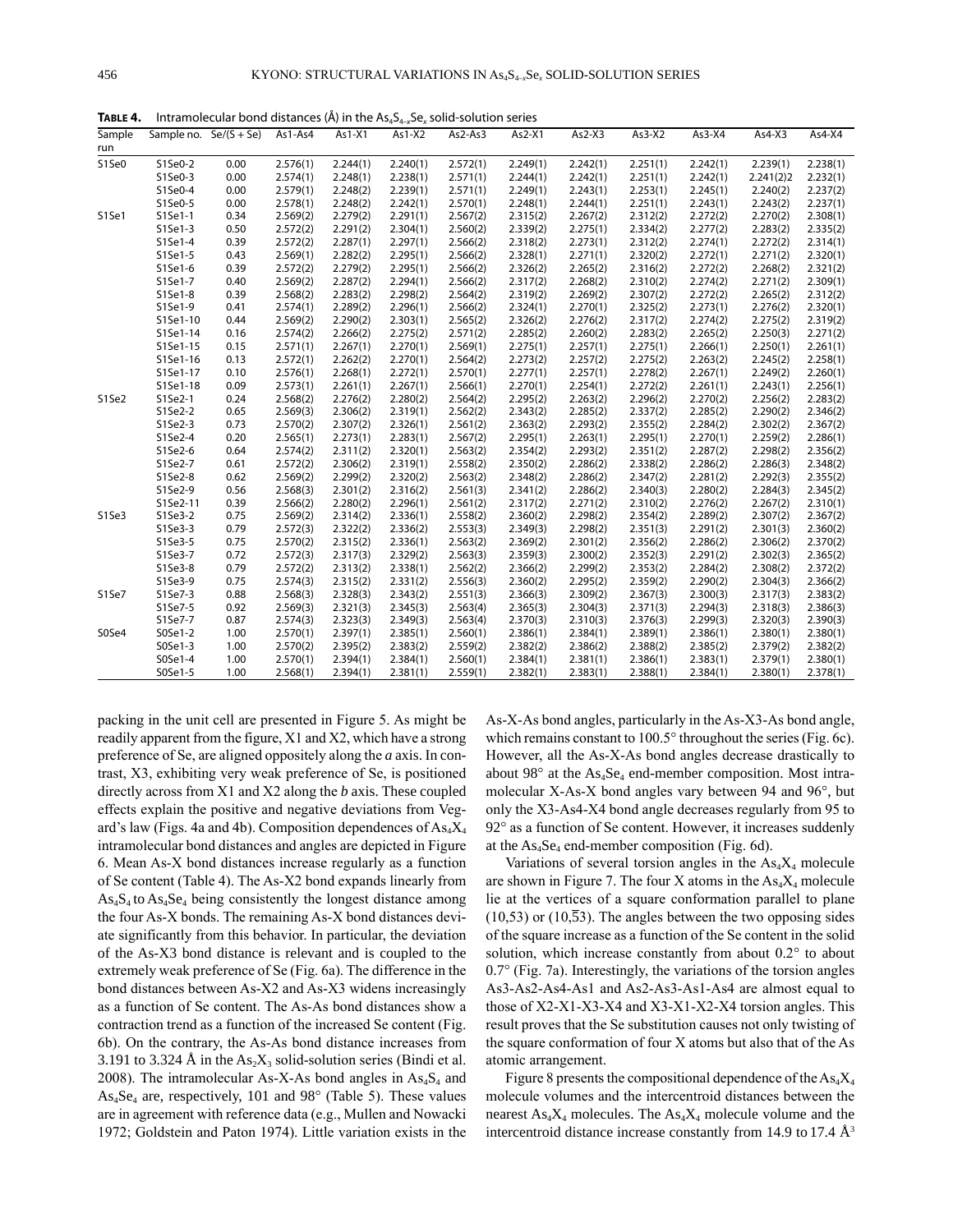**TABLE 5.** Intramolecular bond angles ( $\circ$ ) in the As<sub>4</sub>S<sub>4-x</sub>Se<sub>x</sub> solid-

|        |          | solution series                 |            |            |            |            |
|--------|----------|---------------------------------|------------|------------|------------|------------|
| Sample |          | Sample $\overline{Se/(S + Se)}$ | As1-X1-As2 | As1-X2-As2 | As2-X2-As4 | As2-X4-As4 |
| run    | no.      |                                 |            |            |            |            |
| S1Se0  | S1Se0-2  | 0.00                            | 101.34(3)  | 101.32(3)  | 100.88(3)  | 100.84(4)  |
|        | S1Se0-3  | 0.00                            | 101.34(5)  | 101.29(5)  | 100.88(5)  | 100.86(6)  |
|        | S1Se0-4  | 0.00                            | 101.31(6)  | 101.34(5)  | 100.89(6)  | 100.79(6)  |
|        | S1Se0-5  | 0.00                            | 101.35(4)  | 101.25(4)  | 100.88(4)  | 100.87(5)  |
| S1Se1  | S1Se1-1  | 0.34                            | 100.00(6)  | 99.90(5)   | 100.50(6)  | 99.54(6)   |
|        | S1Se1-3  | 0.50                            | 99.82(5)   | 99.71(5)   | 100.45(5)  | 99.29(5)   |
|        | S1Se1-4  | 0.39                            | 100.10(5)  | 100.02(5)  | 100.60(6)  | 99.56(5)   |
|        | S1Se1-5  | 0.43                            | 99.91(5)   | 99.84(5)   | 100.54(6)  | 99.41(5)   |
|        | S1Se1-6  | 0.39                            | 99.88(8)   | 99.83(7)   | 100.54(9)  | 99.30(8)   |
|        | S1Se1-7  | 0.40                            | 100.04(5)  | 99.99(5)   | 100.63(6)  | 99.58(6)   |
|        | S1Se1-8  | 0.39                            | 100.00(7)  | 100.08(7)  | 100.69(8)  | 99.67(7)   |
|        | S1Se1-9  | 0.41                            | 99.95(5)   | 99.84(5)   | 100.51(6)  | 99.54(5)   |
|        | S1Se1-10 | 0.44                            | 100.00(6)  | 99.87(6)   | 100.66(7)  | 99.48(6)   |
|        | S1Se1-14 | 0.16                            | 100.44(8)  | 100.18(8)  | 100.54(9)  | 99.75(9)   |
|        | S1Se1-15 | 0.15                            | 100.42(3)  | 100.23(3)  | 100.48(4)  | 99.89(4)   |
|        | S1Se1-16 | 0.13                            | 100.45(6)  | 100.27(6)  | 100.41(6)  | 100.02(6)  |
|        | S1Se1-17 | 0.10                            | 100.42(5)  | 100.23(5)  | 100.52(5)  | 99.99(5)   |
|        | S1Se1-18 | 0.09                            | 100.54(5)  | 100.31(5)  | 100.49(5)  | 100.00(5)  |
| S1Se2  | S1Se2-1  | 0.24                            | 100.23(8)  | 100.02(7)  | 100.52(8)  | 99.53(8)   |
|        | S1Se2-2  | 0.65                            | 100.09(8)  | 99.82(7)   | 100.59(9)  | 99.33(8)   |
|        | S1Se2-3  | 0.73                            | 99.84(8)   | 99.43(7)   | 100.69(8)  | 99.15(8)   |
|        | S1Se2-4  | 0.20                            | 100.25(5)  | 100.07(4)  | 100.47(5)  | 99.61(5)   |
|        | S1Se2-6  | 0.64                            | 99.91(8)   | 99.61(7)   | 100.55(9)  | 99.17(8)   |
|        | S1Se2-7  | 0.61                            | 99.83(8)   | 99.70(7)   | 100.79(9)  | 99.29(8)   |
|        | S1Se2-8  | 0.62                            | 99.95(8)   | 99.68(8)   | 100.50(9)  | 99.32(8)   |
|        | S1Se2-9  | 0.56                            | 99.98(9)   | 99.61(8)   | 100.58(9)  | 99.22(9)   |
|        | S1Se2-11 | 0.39                            | 100.14(6)  | 99.94(5)   | 100.50(6)  | 99.28(6)   |
| S1Se3  | S1Se3-2  | 0.75                            | 99.85(7)   | 99.49(7)   | 100.59(8)  | 99.33(8)   |
|        | S1Se3-3  | 0.79                            | 100.10(9)  | 99.65(8)   | 100.89(9)  | 99.68(9)   |
|        | S1Se3-5  | 0.75                            | 99.97(7)   | 99.52(7)   | 100.53(8)  | 99.01(8)   |
|        | S1Se3-7  | 0.72                            | 99.95(10)  | 99.53(9)   | 100.66(10) | 99.18(10)  |
|        | S1Se3-8  | 0.79                            | 99.88(8)   | 99.51(7)   | 100.62(9)  | 99.31(8)   |
|        | S1Se3-9  | 0.75                            | 99.78(9)   | 99.51(8)   | 100.64(9)  | 99.34(9)   |
| S1Se7  | S1Se7-3  | 0.88                            | 99.92(10)  | 99.41(10)  | 100.69(11) | 99.21(11)  |
|        | S1Se7-5  | 0.92                            | 100.03(11) | 99.37(10)  | 100.61(11) | 99.24(11)  |
|        | S1Se7-7  | 0.87                            | 99.76(12)  | 99.26(11)  | 100.73(12) | 99.18(12)  |
| S0Se4  | S0Se1-2  | 1.00                            | 98.12(3)   | 98.36(3)   | 97.90(3)   | 97.86(3)   |
|        | S0Se1-3  | 1.00                            | 98.12(6)   | 98.24(5)   | 97.91(5)   | 97.72(6)   |
|        | S0Se1-4  | 1.00                            | 98.09(4)   | 98.31(3)   | 97.84(4)   | 97.70(4)   |
|        | S0Se1-5  | 1.00                            | 98.16(4)   | 98.36(3)   | 97.94(4)   | 97.91(3)   |

(Fig. 8a) and from 5.65 to 5.83 Å (Fig. 8b), respectively. These increases are inferred to cause isotropic unit-cell expansion in this solid solution. Although the  $\text{As}_4 X_4$  molecule volume increases constantly depending on the Se content, a discontinuity of the volume variation is apparent around the  $As<sub>4</sub>Se<sub>4</sub>$  end-member composition. The discontinuity of the volume variation results from discontinuous variations of As-X bond distances and As-X-As bond angles at the  $As_4Se_4$  end-member composition.

As a rule, the strength of the van der Waals force increases

with the increase in the number of electrons per molecule, and therefore with increased molecular weight. The  $\text{As}_{4}S_{4-x}Se_{x}$  crystal structure consists of discrete  $\text{As}_4 X_4$  molecules that are held together by van der Waals forces (Mullen and Nowacki 1972; Goldstein and Paton 1974). Therefore, an increase of van der Waals force is expected to decrease intermolecular distances between the  $As<sub>4</sub>X<sub>4</sub>$  molecules. The variations of the intermolecular distances are reported in Figure 9. In general, intermolecular As-As distances decrease with increasing Se content. In particular, the intermolecular As1-As1 distance is shortened considerably from 3.62 to 3.55 Å (Fig. 9a). In contrast, the intermolecular As3-As4 distance remains unchanged throughout the solidsolution range. The respective intermolecular X1-X2 and X3-X4 distances increase monotonically from 3.97 to 4.08 Å and from 3.74 to 3.79 Å , respectively (Fig. 9b). However, they decrease suddenly at the  $\text{As}_4\text{Se}_4$  end-member composition. The X3-X4 as well as  $X2-X3$  distances becomes shorter than those in  $As<sub>4</sub>S<sub>4</sub>$ . The shorter intermolecular distances between the  $As<sub>4</sub>Se<sub>4</sub>$  molecules is explained by the increase of van der Waals force, but the increases of intermolecular distances with Se content result from  $As<sub>4</sub>X<sub>4</sub>$ molecular conformation change. Although most intermolecular As-As distances shorten with increasing Se content in the molecule, the intercentroid distances between the nearest  $As<sub>4</sub>X<sub>4</sub>$ molecules lengthen (Fig. 8b) because of the marked increase of the intramolecular As-X bond distances (Fig. 6a).

#### **summAry And discussion**

# **Variation of the molecular conformation**

Here, the substitution effects of Se for S on crystal structure of realgar can be described in detail. The  $As<sub>4</sub>X<sub>4</sub>$  molecular conformation change related to the substitution of S with Se is illustrated schematically in Figure 10. All As-X bond distances increase from  $As_4S_4$  to  $As_4Se_4$  (Fig. 6a) (but step at the  $As_4Se_4$ end-member) and the square conformation of four X atoms remains approximately constant during the substitution of Se (Fig. 7b): all X atoms in the  $As<sub>4</sub>X<sub>4</sub>$  molecule move outside on the square plane (Fig. 10). In contrast, the As atoms come closer to one another with increasing Se contents. The most important conformation change caused by this substitution occurs in the X3-As4-X4 bond angle. The As-X3 bond becomes shorter than any other As-X bond in the molecule (Fig. 6a) because of the weak preference for Se (Fig. 3). Therefore, the difference in the



**FigurE 7.** Compositional dependence of the torsion angles of four X atoms (**a**) and of four As atoms (**b**).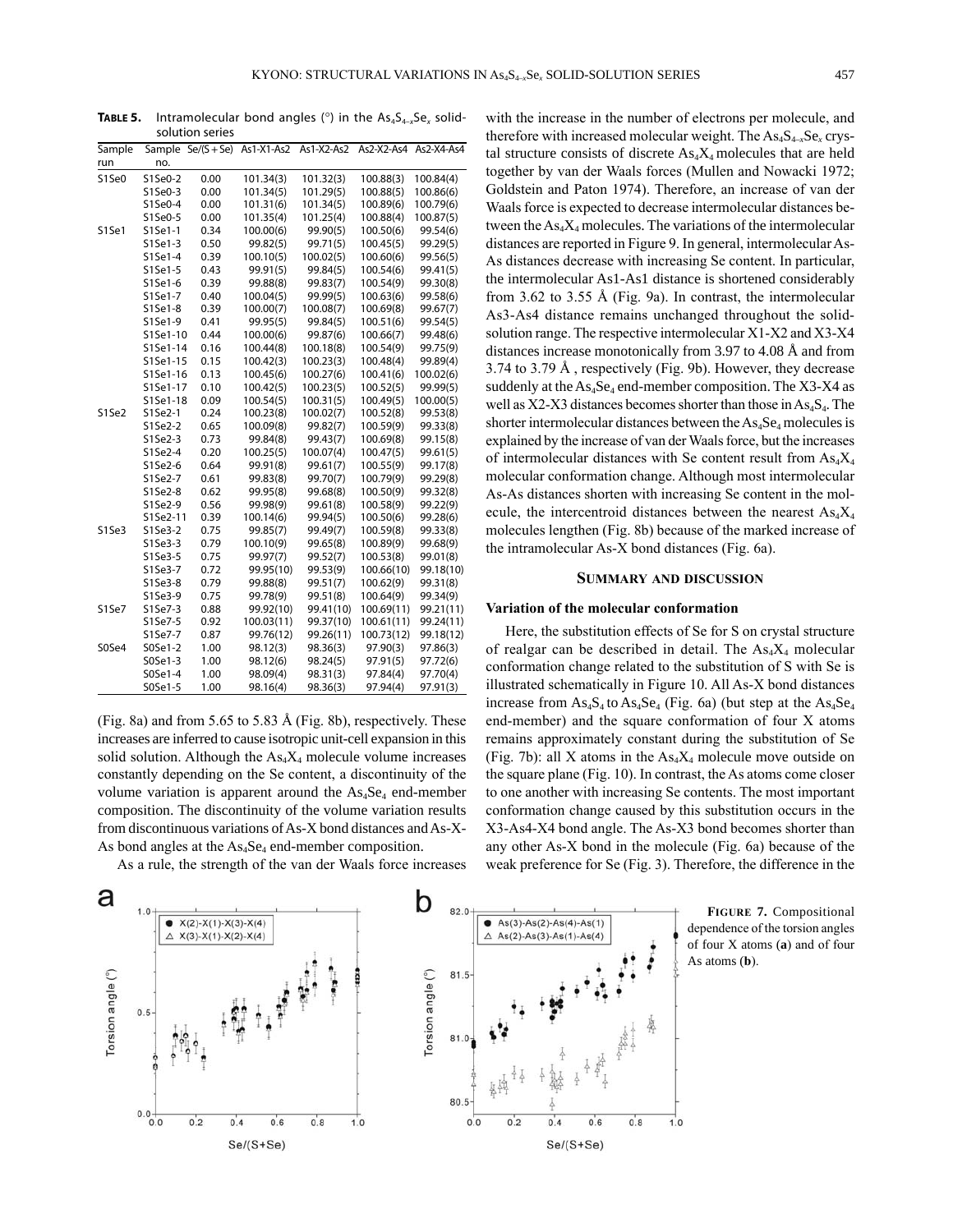

**FigurE 8.** Compositional dependence of the  $As<sub>4</sub>X<sub>4</sub>$ molecule volumes (**a**) and intercentroid distances between the nearest  $As<sub>4</sub>X<sub>4</sub>$  molecules

**FigurE 9.** Compositional dependence of the intermolecular bond distances. Changes in intermolecular As-As distances (**a**) and S-S distances (**b**) as a function of Se content.

bond distance between the As4-X3 and As4-X4 becomes larger with increasing Se content. Consequently, this intramolecular conformation change induces the atomic shift of As4 toward the side of X3 (Fig. 10). The shift appears as a continuous decrease in the X3-As4-X4 bond angle (Fig. 6d). When the  $As<sub>4</sub>X<sub>4</sub>$  composition attains the As<sub>4</sub>Se<sub>4</sub> end-member composition, however, the X3-As4-X4 angle returns to approximately the same value of the angle as in  $As_4S_4$  end-member because all As-Se bond distances become almost identical in the  $As<sub>4</sub>Se<sub>4</sub>$  molecule (Fig. 6a) so that As4 is positioned on the bisector between Se3 and Se4. This atomic shift of As4 markedly decreases the As-X4-As bond angle as well (Fig. 6c). Most As-X-As bond angles remain constant during the Se substitution for S, but they decrease drastically at the As4Se4 end-member composition. Therefore, the square of four X atoms expands suddenly in the  $\text{As}_4\text{Se}_4$  molecule. The expansion of the square is visible in the sudden decrease of the intermolecular X-X distances at the  $As_4Se_4$  end-member composition (Fig. 9b). The weak preference of Se for the X3 site in the molecule gives rise to discontinuous changes of the molecular conformation at the  $As<sub>4</sub>Se<sub>4</sub>$  end-member composition.

### **Comparison with photo-induced molecular dynamics**

In a recent study, Naumov et al. (2007) examined  $As_4S_4$  molecular dynamics during the photo-induced transformation of realgar using residual electron density features. The authors showed that the S2 that bridges As1 and As3 is detached from the realgar molecule during transformation and that the half-molecule fragment As2-As3-S4-As4-S3 survives the transformation from the realgar molecule to the pararealgar molecule. Comparison to the photo-induced transformation dynamics reported by Naumov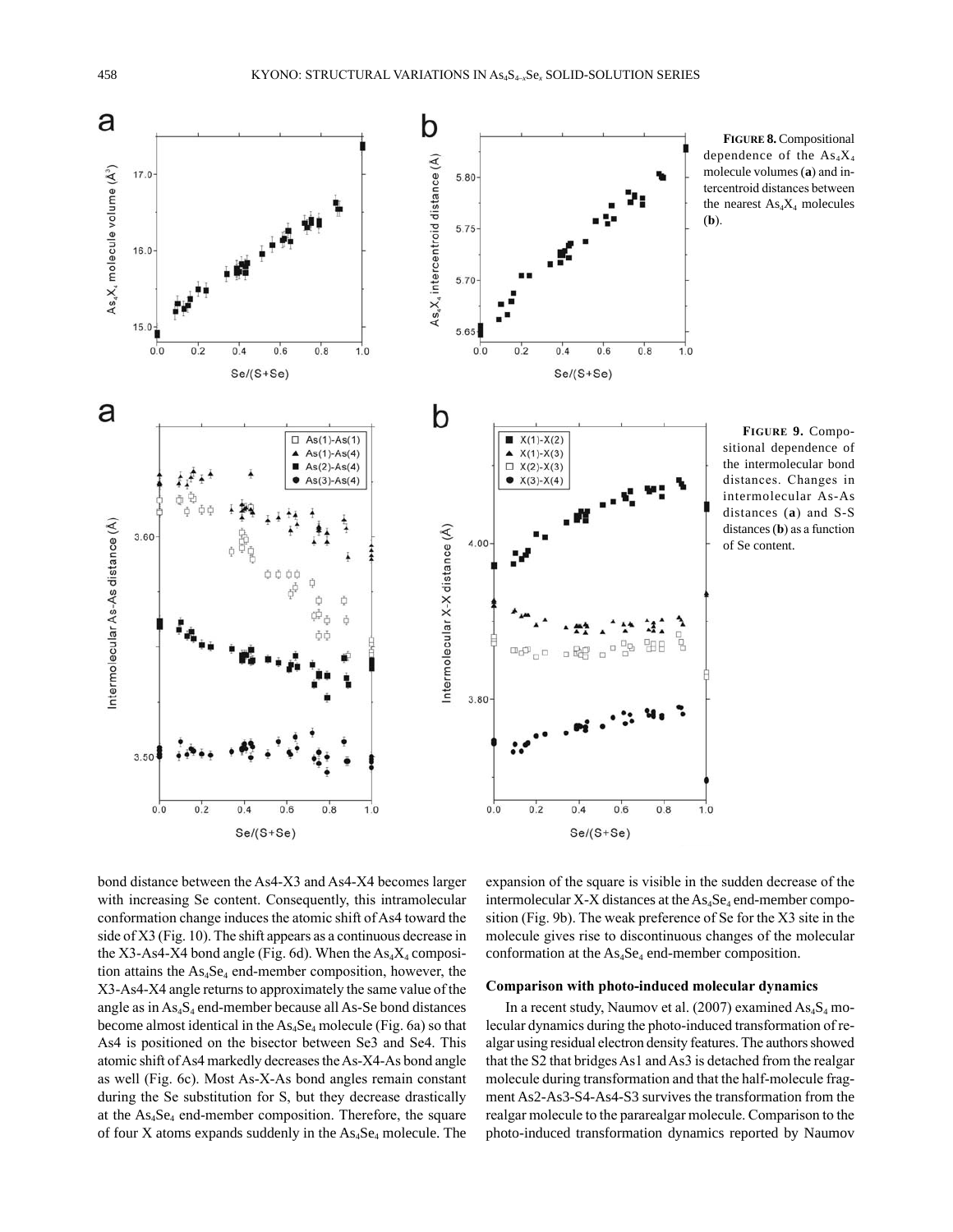

FIGURE 10. Schematic representation of the As<sub>4</sub>X<sub>4</sub> molecular conformation change in the process of Se substitution for S. Atomic positions in the As<sub>4</sub>S<sub>4</sub> molecule are shown as dashed lines. Dotted arrows indicate the direction of motion of the eight atoms. The most remarkable conformation change in the  $\text{As}_4\text{X}_4$  molecule is visible in the X3-As4-X4 bond angle.

et al. (2007) reveals that their results are consistent with the Se substitution mechanism acting in the  $As<sub>4</sub>X<sub>4</sub>$  solid solution series. Results of the present study demonstrate that Se shows a strong preference for the X2 site; it can therefore be substituted easily for S at the X2 site. In contrast, there is little substitution of Se for S in the X3 and X4 sites; especially, Se is only slightly incorporated into the X3 sites throughout the solid solution series. As described previously, Naumov et al. (2007) showed that the S in the S3 site is never dissociated from the two As atoms during photo-induced transformation, although it moves drastically (approximately  $1 \text{ Å}$ ) toward the S4 site from its original position, which suggests that S is more stably incorporated into the X3 site than into the X2 site. Therefore, continuous light exposure of realgar including Se (the so-called "seleno-realgar") is expected to engender an alteration to pararealgar under the same transformation mechanism as those described by Kyono et al. (2005), Bonazzi et al. (2006), Naumov et al. (2007), and Bonazzi and Bindi (2008). The difference in stability among the four X sites might be related with local bonding structures or localized electronic gap states on S and Se atoms, which are responsible for photo-induced structural changes in amorphous arsenic chalcogenides (e.g., Simdyankin et al. 2005; Golovchak et al. 2007), but further experimental work is necessary to verify this hypothesis.

#### **AcKnowlEdgmEnts**

Thoughtful comments by P. Naumov and an anonymous reviewer substantially improved the manuscript. This work was supported by a Grant-in-Aid for Young Scientists (B) (No. 19740325) from the Japan Society for the Promotion of Science.

#### **rEFErEncEs citEd**

- Altomare, A., Cascarano, G., Giacovazzo, C., Guagliardi, A., Burla, M.C., Polidori, G., and Camalli, M. (1992) SIR92—a program for automatic solution of structures by direct methods. Journal of Applied Crystallography, 27, 435.
- Anderson, C.A. (1969) Massive sulfide deposits and volcanism. Economic Geology, 64, 129–146.
- Ballirano, P. and Maras, A. (2006) In-situ X-ray transmission powder diffraction study of the kinetics of the light induced alteration of realgar ( $\alpha$ -As<sub>4</sub>S<sub>4</sub>). Eu-

ropean Journal of Mineralogy, 18, 589–599.

- Bindi, l., Bonazzi, P., and Spry, P.G. (2008) Effects of sulfur-for selenium substitution on the structure of laphamite, As<sub>2</sub>(Se,S)<sub>3</sub>. Canadian Mineralogist, 46, 269–274.
- Bonazzi, P. and Bindi, L. (2008) A crystallographic review of arsenic sulfides: Effects of chemical variations and changes induced by exposure to light. Zeitschrift für Kristallographie, 223, 132–147.
- Bonazzi, P., Menchetti, S., Pratesi, G., Muniz-Miranda, M., and Sbrana, G. (1996) Light-induced variations in realgar and β-As<sub>4</sub>S<sub>4</sub>: X-ray diffraction and Raman studies. American Mineralogist, 81, 874–880.
- Bonazzi, P., Bindi, L., Pratesi, G., and Menchetti, S. (2006) Light-induced changes in molecular arsenic sulfides: State of the art and new evidence by single-crystal X-ray diffraction. American Mineralogist, 91, 1323–1330.
- Bullen, H.A., Dorko, M.J., Oman, J.K., and Garrett, S.J. (2003) valence and corelevel binding energy shifts in realgar  $(As_4S_4)$  and pararealgar  $(As_4S_4)$  arsenic sulfides. Surface Science, 531, 319–328.
- Bullett, D.W. (1976) Electronic structure of arsenic chalcogenides. Physical Review B, 14, 1683–1692.
- Carruthers, J.R., Rollett, J.S., Betteridge, P.W., Kinna, D., Pearce, l., larsen, A., and Gabe, E. (1999) CRySTAlS No. 11. Chemical Crystallography laboratory, Oxford, U.K.
- Chen, G., Jain, H., vlcek, M., and Ganjoo, A. (2006) Photo-induced volume change in arsenic chalcogenides by band-gap light. Physical Review B, 74, 174203.
- Clark, A.H. (1970) Alpha-arsenic sulfide, from Mina Alacrán, Pampa larga, Chile. American Mineralogist, 55, 1338–1344.
- Douglass, D.l., Shing, C., and Wang, G. (1992) The light-induced alteration of realgar to pararealgar. American Mineralogist, 77, 1266–1274.
- Dunn, P., Peacor, D.R., Criddle, A.J., and Finkelman, R.B. (1986) laphamite, an arsenic selenide analog of orpiment, from burning anthracite deposits in Pennsylvania. Mineralogical Magazine, 50, 279–282.
- Elliott, S.R. and Shimakawa, K. (1990) Model for bond-breaking mechanisms in amorphous arsenic chalcogenides leading to light-induced electron-spin resonance. Physical Review B, 42, 9766–9770.
- Emsley, J. (1998) The Elements, 3rd edition, 300 p. Oxford university Press, New york.
- Ferrini, v., Martarelli, l., De vito, C., Çina, A., and Deda, T. (2003) The Koman dawsonite and realgar-orpiment deposit, northern Albania: Inferences on processes of formation. Canadian Mineralogist, 41, 413–427.
- Gaines, R.v., Skinner, H.C.W., Foord, E.E., Mason, B., and Rosenzweig, A. (1997) Dana's New Mineralogy: the System of Mineralogy of James Dwight Dana and Edward Salisbury Dana, 8th edition, 104 p. Wiley, New york.
- Goldstein, P. and Paton, A. (1974) Crystal and molecular structure of tetrameric arsenic selenide As4Se4. Acta Crystallographica, B30, 915–920.
- Golovchak, R., Kovalskiy, A., Miller, A.C., Jain, H., and Shpotyuk, O. (2007) Structure of Se-rich As-Se glasses by high-resolution X-ray photoelectron spectroscopy. Physical Review B, 76, 125208/1–125208/7.
- Higashi, T. (1995) Abscor—Empirical absorption correction based on Fourier series approximation. Rigaku Corp., Tokyo.
- Huston, D.L., Sie, S.H., Suter, G.F., Cooke, D.R., and Both, R.A. (1995) Trace elements in sulfide minerals from eastern Australian volcanic-hosted massive sulfide deposits: part I. Protein microprobe analyses of pyrite, chalcopyrite and sphalerite, and part II. Selenium levels in pyrite: comparison with  $\delta^{34}S$ values and implications for the source of sulfur in volcanogenic hydrothermal systems. Economic Geology, 90, 1167–1196.
- Iwadate, y., Hattori, T., Nishiyama, S., Fukushima, K., Mochizuki, y., Misawa, M., and Fukunaga, T. (1999) Pulsed neutron diffraction study of the short range structure in amorphous arsenic chalcogenides. Journal of Physics and Chemistry of Solids, 60, 1447–1451.
- Kolobov, A.v. and Tanaka, K. (1999) Photo-induced metastability in amorphous chalcogenides. Journal of Optoelectronics and Advanced Materials, 1, 3–20.
- Kyono, A. (2007) Experimental study of the effect of light intensity on arsenic sulfide  $(As_4S_4)$  alteration. Journal of Photochemistry and Photobiology A, 189, 15–22.
- Kyono, A., Kimata, M., and Hatta, T. (2005) Light-induced degradation dynamics in realgar: In situ structural investigation using single-crystal X-ray diffraction study and X-ray photoelectron spectroscopy. American Mineralogist, 90, 1563–1570.
- Mason, B. and Moore, C.B. (1982) Principles of Geochemistry, 4th edition, 350 p. Wiley, New york.
- Mikla, V.I. (1996) Photoinduced structural changes and related phenomena in amorphous arsenic chalcogenides. Journal of Physics: Condensed Matter, 8, 429–448.
- Mullen, D.J.E. and Nowacki, W. (1972) Refinement of the crystal structures of realgar, AsS and orpiment,  $As_2S_3$ . Zeitschrift für Kristallographie, 136, 48–65.
- Naumov, P., Makreski, P., and Jovanovski, G. (2007) Direct atomic scale observation of linkage isomerization of As<sub>4</sub>S<sub>4</sub> clusters during the photo-induced transition of realgar to pararealgar. Inorganic Chemistry, 46, 10624–10631.
- Pauling, L. (1927) The theoretical prediction of the physical properties of manyelectron atoms and ions. Mole refraction, diamagnetic susceptibility, and exten-